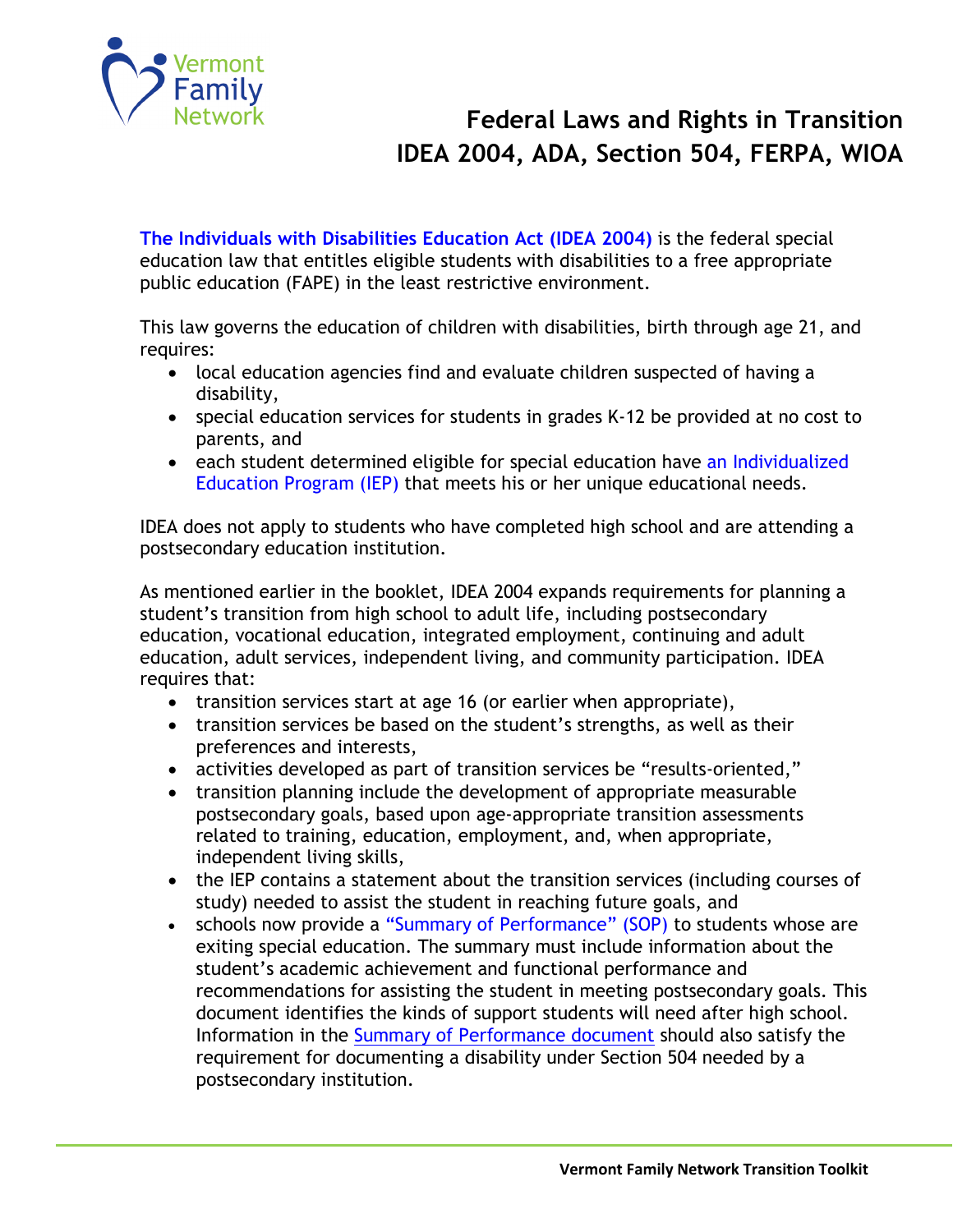

**Title II of Americans with Disabilities Act of 1990 (ADA)** is a federal civil rights law intended to prevent discrimination on the basis of a disability. Title II of the ADA applies to public colleges and universities, requiring that auxiliary aids and services be provided to students in those settings. In order to receive accommodations, program modifications, and auxiliary aids and services, a student must first disclose that he or she has a disability and give the postsecondary institution appropriate documentation. The US Department of Education enforces Title II of the ADA.

**[Section 504 of the Rehabilitation Act of 1973](http://www2.ed.gov/about/offices/list/ocr/504faq.html)** protects people with disabilities from discrimination in programs that receive federal funding:

"No qualified handicapped person shall, on the basis of handicap, be excluded from participation in, be denied the benefits of, or otherwise be subjected to discrimination under any program or activity which receives or benefits from Federal financial assistance."

To qualify for [Section 504](http://www.vermontfamilynetwork.org/wp-content/uploads/2014/07/A-Parents-Guide-to-Section-504-in-Schools-Fact-sheet.pdf) services, a person with a disability must have a physical or mental impairment which substantially limits one or more major life functions, such as walking, seeing, hearing, speaking , breathing, learning, working, caring for oneself, or performing manual tasks.

Examples include but are not limited to:

- learning impairments
- emotional or psychiatric disabilities
- learning disabilities
- ADD or ADHD
- severe allergies, health impairments, or chronic asthma
- cosmetic disfigurement or amputation
- injuries or broken bones
- communicable diseases such as HIV
- drug addiction (unless current user, not in rehabilitation programs)
- alcohol addiction (does not exclude current users).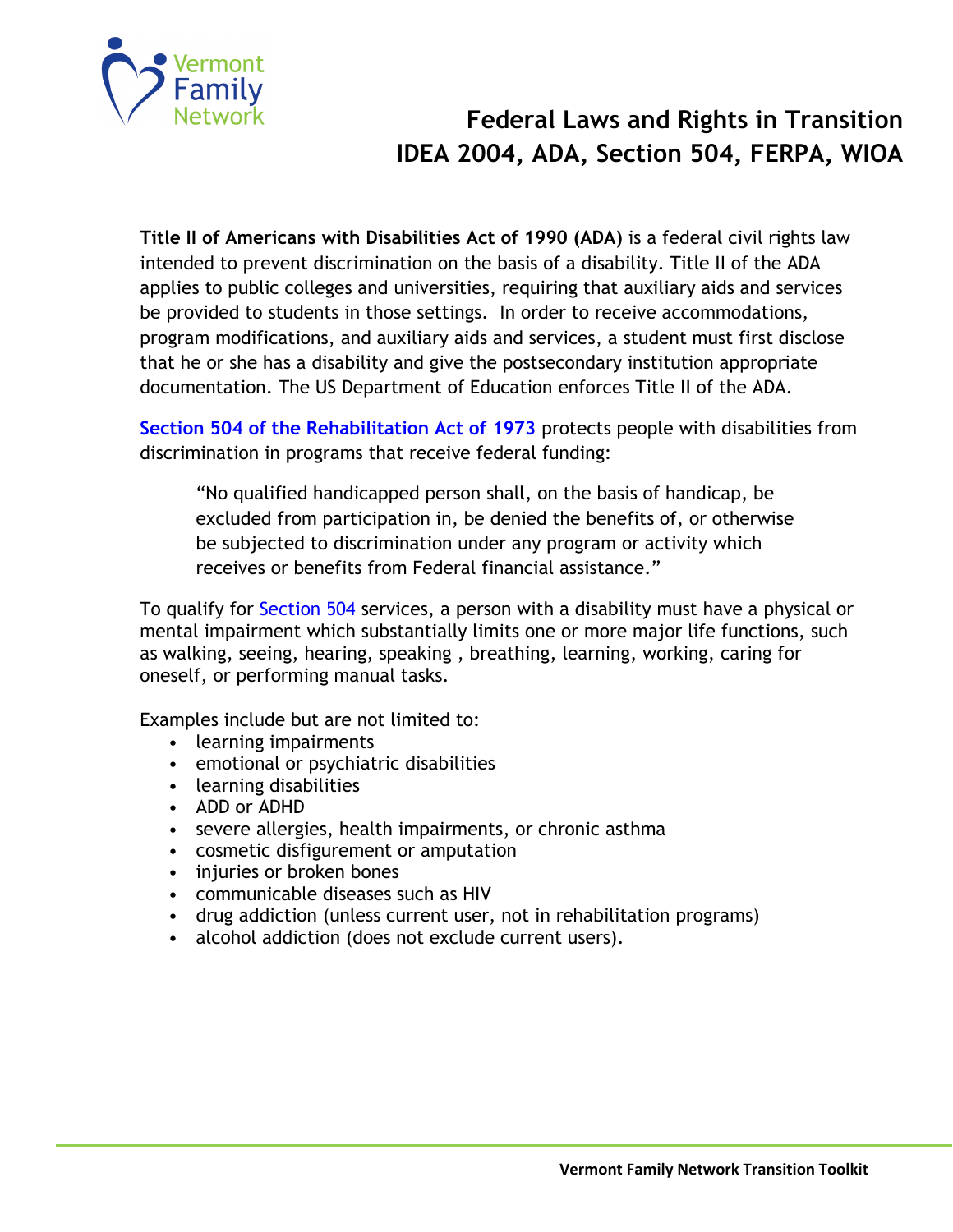

**[FERPA \(Family Education Rights and Privacy Act of 1974\)](http://www2.ed.gov/policy/gen/guid/fpco/ferpa/for-eligible-students.pdf)** protects the rights of student education records in all schools that receive federal funding under an applicable program of the US Department of Education. FERPA gives parents certain rights regarding their child's education records. At age 18, these rights transfer to the student and apply to students who attend school beyond the high school level. Colleges and universities must maintain the confidentiality of students' records.

In a postsecondary setting, students have the right to inspect their records, to consent to release their records to a third party, and to challenge information in the records.

Parents, as result of the law, can only get information about their student if the student gives consent to the postsecondary institution or if the student is a dependent on either parent for tax purposes. FERPA states:

"The school may disclose information from an eligible student's education records to the parents of the student, without the student's consent, if the student is a dependent for tax purposes. Neither the age of the student nor the parent's status as a custodial parent is relevant. If a student is claimed as a dependent by either parent for tax purposes, then either parent may have access under this provision."

The Workforce Innovation [Opportunity Act \(WIOA\)](http://www.vermontfamilynetwork.org/wp-content/uploads/overview-of-wioa-and-pets1.pdf) was re-authorized in July 2014 and replaces the Workforce Investment Act of 1998*.* This new law represents changes in Vocational Rehabilitation and how services and activities may be delivered to young people age 14 and older who have not yet graduated who may be on an IEP or eligible under Section 504. It is intended to increase opportunities, particularly for those facing barriers to employment, and invests in the important connection between education and career preparation.